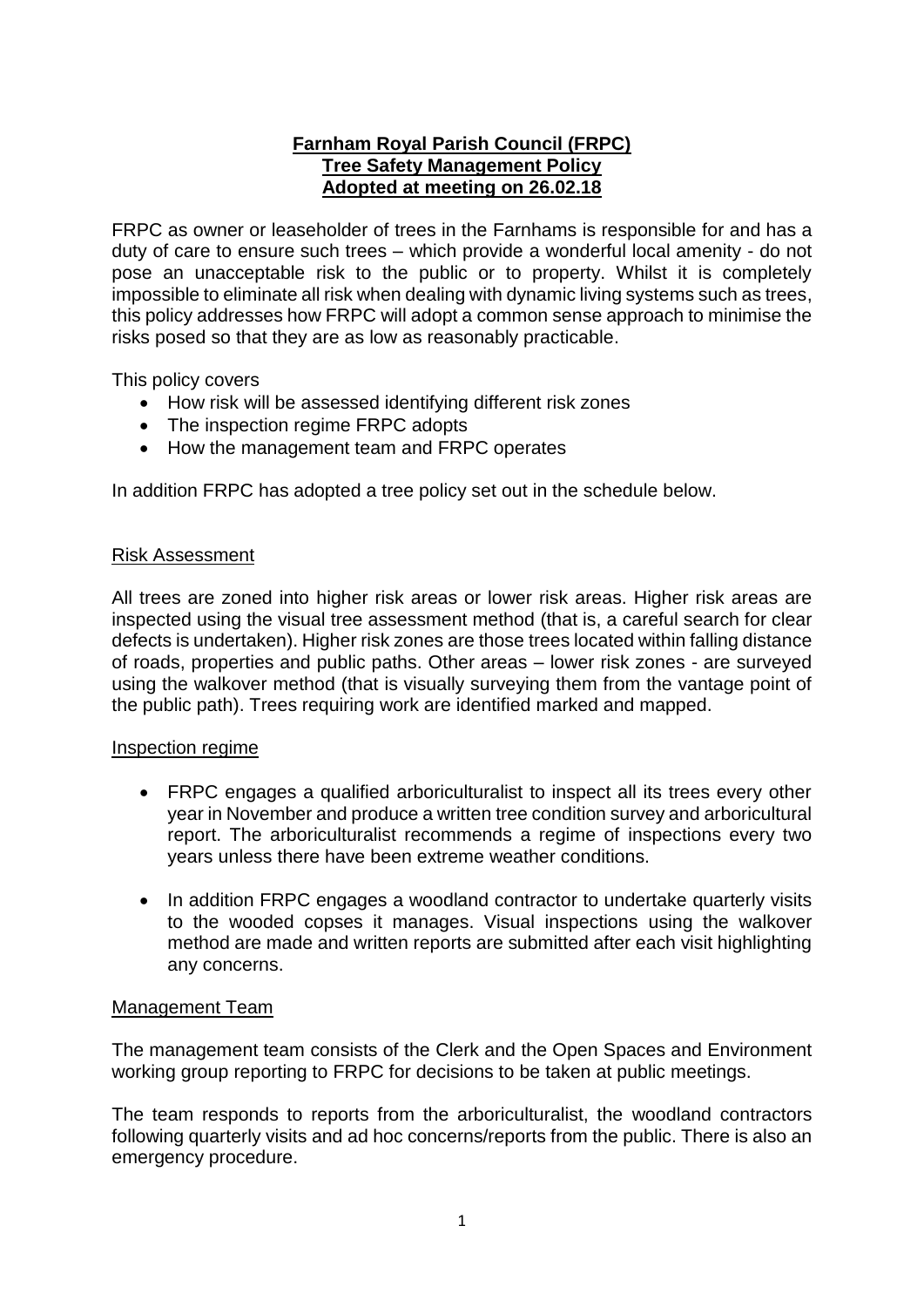- When the arboriculturalist's written report is received usually in December each year for one half of the trees in FRPC's care, a meeting of the Open Spaces and Environment Working Group of FRPC is held to consider and agree to recommend to FRPC the action required for approval.
- The Open Spaces and Environment Working Group is scheduled to meet every 4 months in January, May and September in each year. The Working Group includes parish councillors and a woodland contractor. FRPC meets every month except in August and December.
- All work in our woodlands are undertaken by an experienced contractor engaging two types of workers as appropriate. Tree surgeons are qualified to climb and work high up in trees. Ground workers have certain qualifications too (such as using chain saws) but don't climb and they are referred to as woodland contractors.
- FRPC only ever engages qualified tree surgeons to undertake the work recommended by the arboriculturalist's report and always seeks to do so within the timescales recommended.
- When reports are received from the woodland contractors undertaking quarterly visits the Clerk will circulate these to members of the Open Spaces and Environment Working Group and if action is recommended approval is sought at the next FRPC meeting.
- When reports are received from members of the public the Clerk will notify members of the Open Spaces and Environment Working Group and commission a report from its arboriculturalist or woodland contractor as the Clerk deems appropriate; if action is recommended approval is sought at the next FRPC meeting.
- All records including without limitation reports and details of outcomes are kept for 10 years. They are not made available for public release.
- In the event of emergency situations particularly after extreme weather or following a report from a resident – its arboriculturalist or woodland contractor as the Clerk or the working group deems appropriate will be asked to re-inspect as appropriate and report back. Decisions to act usually require FRPC approval but in the case of a genuine emergency the Chairman or Vice Chairman and the Clerk can give approval to proceed to remedy the emergency.
- This policy is reviewed annually at the FRPC Annual General Meeting usually in May.

# **SCHEDULE**

In addition FRPC has adopted the following tree policy as we value the importance of the retention of the wooded areas and trees in the Parish and wish that trees should be retained in their natural state as far as possible unless otherwise required for sound arboricultural reasons.